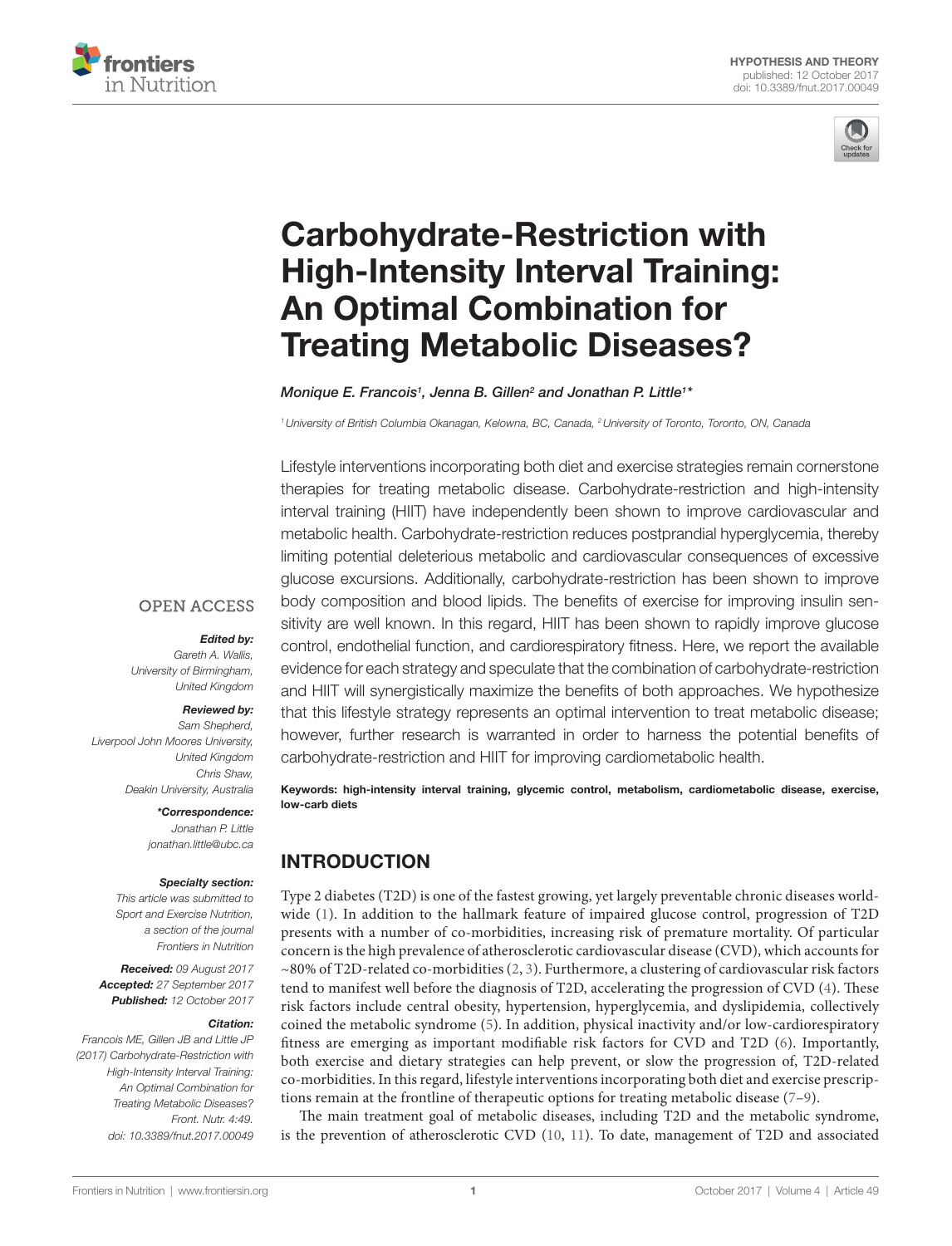co-morbidities depends upon pharmacological interventions and the implementation of lifestyle changes ([9](#page-6-7), [11\)](#page-6-9). Generally, public health guidelines encourage weight loss by recommending a calorie-restricted diet that is low in fat and added sugar, as well as performing at least 150 min of moderate-intensity physical activity each week [\(10,](#page-6-8) [11](#page-6-9)). While this general approach may be effective for the prevention of T2D [\(12](#page-6-10)), it does not appear to prevent, or alleviate, the burden of CVD in those with overt T2D [([8](#page-6-11)), LOOK Ahead trial]. Given the significant burden of CVD and diabetes-related co-morbidities, novel intervention strategies that can reduce cardiovascular risk factors, while imposing minimal side effects, are urgently sought after.

In the growing field of health and exercise science, a number of lifestyle approaches are currently gaining momentum. For example, dietary modifications such as carbohydrate-restriction and timerestricted feeding (including intermittent fasting) are emerging as alternative treatment strategies for persons with, and at risk for, metabolic diseases. Likewise, novel exercise prescriptions including high-intensity interval training (HIIT), and the concept of breaking up sedentary time with light physical activity, have revealed significant promise for improving or mitigating the deleterious effects of an inactive lifestyle. Innovative and effective strategies such as these have reaffirmed the strong influence of lifestyle modification on metabolic disease progression. While some of these individual approaches are beginning to inform public health guidelines [\(9\)](#page-6-7), it is our belief that combining both diet and exercise modification will synergistically aid in the management of metabolic disease. In this regard, carbohydrate-restriction is loosely defined as restricting carbohydrates to less than 30% of caloric intake, and HIIT is characterized by brief periods of high-intensity exercise interspersed with low-intensity exercise for recovery. We acknowledge there are several other promising lifestyle interventions that we have not mentioned, however, the focus of this paper is to highlight the propensity for synergistic effects when carbohydrate-restriction and HIIT are combined. As with any lifestyle intervention, adherence is critical, and behavior change research on how to implement and support both HIIT and carbohydrate-restriction is needed. Initial work on adherence to HIIT is showing promise ([13\)](#page-6-12) and low-CHO diets appear to have similar adherence to other diets [\(14](#page-6-13)), but it will be necessary to assess the tolerability and adherence to our hypothesized approach moving forward.

#### HYPOTHESIS

In light of recent evidence, we hypothesize that the novel combination of a carbohydrate-restricted diet and HIIT represents a promising lifestyle strategy for the treatment of T2D. The purpose of this *Hypothesis & Theory* piece is to briefly summarize the evidence that supports the individual therapeutic benefits of carbohydrate-restriction and HIIT, as well as present the idea that combining these approaches may represent the most potent lifestyle therapy for this costly disease.

#### CARBOHYDRATE-RESTRICTION IN T2D

Due to the growing prevalence of metabolic disease and the apparent ineffectiveness of the current dietary guidelines [\(15,](#page-6-14) [16](#page-6-15)), alternative dietary approaches need to be considered. There is increasing evidence from scientific research [reviewed in Ref. ([17\)](#page-6-16)] and patient groups (UK Diabetes low-carb initiative; [www.diabetes.org.uk](http://www.diabetes.org.uk)) to support carbohydrate-restriction as a primary dietary treatment strategy for individuals with T2D. It has long been known that a diet high in carbohydrate elevates postprandial hyperglycemia and insulin responses, together accelerating the progression of T2D and atherosclerotic CVD [\(18–](#page-6-17)[20\)](#page-6-18). To this end, diets low in carbohydrate was recommended for T2D in 1800s and during the early twentieth century. More recently, lowcarbohydrate diets are recognized in the ADA medical nutrition therapy guidelines ([21\)](#page-6-19) although the official dietary guidelines for individuals with T2D still do not advocate a low-carbohydrate approach. In comparison with standard low-fat caloric restrictive dietary interventions, energy-matched diets that restrict carbohydrates to <30 g/day have been shown to result in greater reductions in  $HbA_{1c}$  and fat mass ([22,](#page-6-20) [23](#page-6-21)), as well as superior improvements in the blood lipid profile [\(24,](#page-6-22) [25](#page-6-23)). Typically, lowcarbohydrate diets are not explicitly prescribed to be hypocaloric, but due to the satiating effects of protein and fat, energy intake is often lower [\(22](#page-6-20), [26](#page-6-24)[–28\)](#page-6-25). However, while the energy intake is reduced relative to participant's habitual intake or when a low-fat diet is prescribed, low-carbohydrate diets reduce energy intake relative to energy requirements [\(26](#page-6-24)[–28](#page-6-25)). For example, Boden et al. ([26\)](#page-6-24) observed a 1,027 cal/day reduction in energy intake when patients with T2D followed an *ad libitum* low-carbohydrate diet for 14 days; interestingly, the energy intake was reduced to a level that was appropriate to their weight. Moreover, the benefits of low-carbohydrate diets can occur without weight loss [\(29](#page-6-26), [30](#page-6-27)). For a comprehensive review of carbohydrate-restriction for the management of T2D, an interested reader is directed to Feinman et al. [\(28\)](#page-6-25).

While optimal guidelines for carbohydrate-restriction are not established, a carbohydrate-restrictive diet generally constitutes <30% of caloric intake from carbohydrate food-sources (approximating <130 g/day) ([31\)](#page-6-28). Very low-carbohydrate diets on the other hand, often referred to as ketogenic diets, involve more extreme reductions in carbohydrate of less than ~30 g/day to permit nutritional ketosis [\(32](#page-6-29)). The optimal amount of carbohydrate in the diet (degree of carbohydrate-restriction) likely depends on the state of insulin resistance of the individual. For example, Cornier et al. ([33\)](#page-6-30) reported greater weight loss in insulin-sensitive individuals following a high- compared with a low-carbohydrate hypocaloric diet, whereas the opposite was true for insulin-resistant individuals (i.e., greater weight loss and improved insulin sensitivity on a low-carbohydrate hypocaloric diet). The implications of this study are noteworthy, given that more than 35% of adults are insulin resistant ([34](#page-6-31)). Therefore, speculatively, more insulin-resistant individuals, particularly those with T2D, may require greater degrees of carbohydraterestriction for diet-induced improvements in metabolic health.

In longer-term interventions, a carbohydrate-restricted diet appears highly effective at promoting weight loss in patients with T2D [\(25,](#page-6-23) [27](#page-6-32), [35\)](#page-6-33). This dietary strategy has also been shown to reduce visceral adiposity ([22,](#page-6-20) [27](#page-6-32), [36\)](#page-6-34), and lower medication requirements in adults with T2D [\(25](#page-6-23), [37](#page-6-35)). Such reductions in central adiposity, insulin resistance, and hyperglycemia are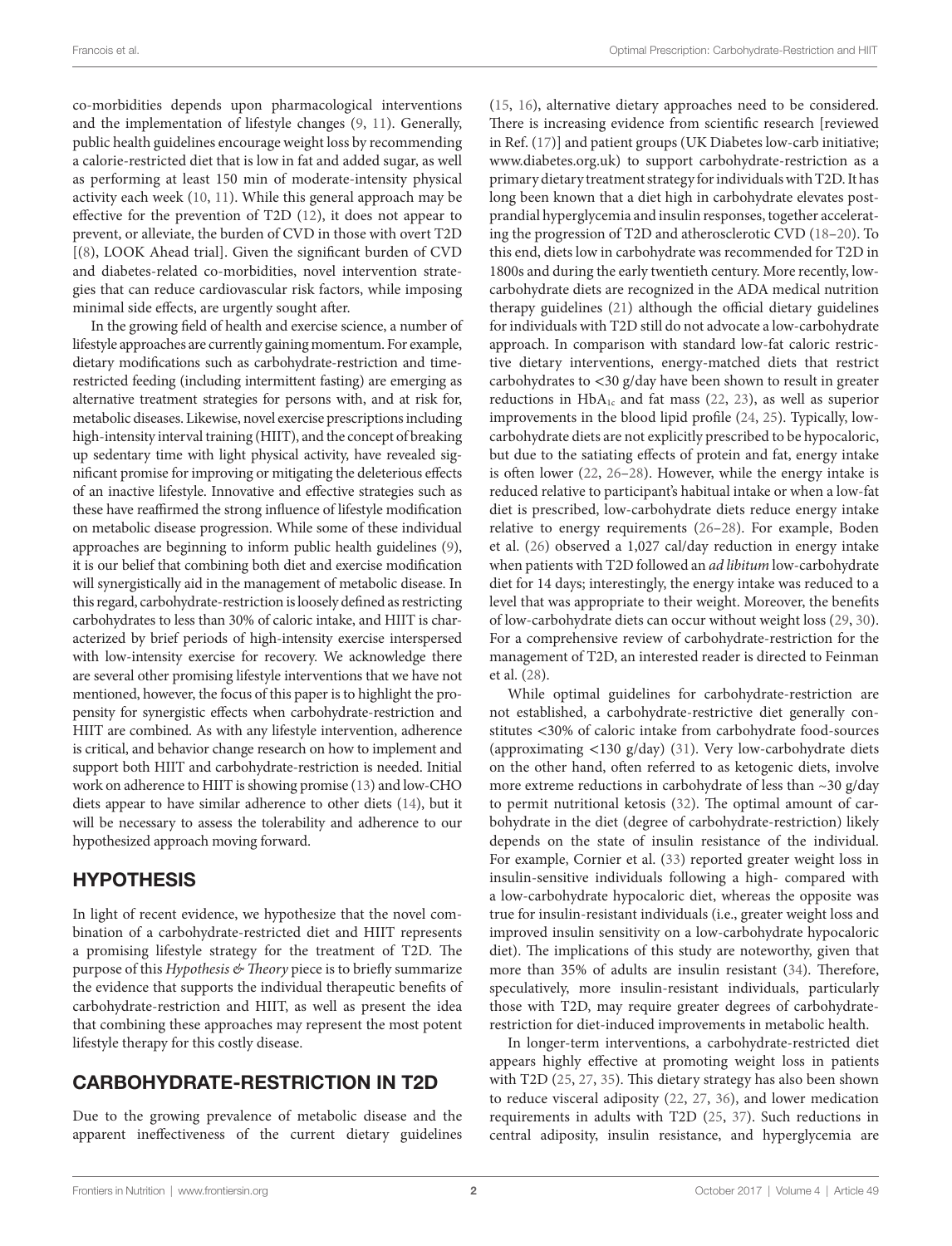central to preventing the development of CVD [\(38](#page-6-36)). Importantly, even in the absence of weight loss, carbohydrate-restrictive diets have also been shown to improve glycemic control ([29](#page-6-26), [39\)](#page-7-0). For example, Gannon and colleagues found that despite no change in total body mass, an isocaloric diet comprising 30% protein, 50% fat, and 20% carbohydrate reduced  $HbA_{1c}$  by 2% (absolute reduction) and improved fasting and postprandial blood glucose control in patients with T2D ([30,](#page-6-27) [40\)](#page-7-1). Such improvements in glucose control in the absence of weight loss may be due to improved insulin sensitivity and/or beta-cell function. Indeed, Boden et al. ([26\)](#page-6-24) showed that just 2 weeks of an isocaloric low-carbohydrate diet improves insulin sensitivity by 75% in T2D individuals, using the gold standard hyperinsulinemic euglycemic clamp technique. Although we are unaware of any direct evidence for improved beta-cell function with carbohydrate-restriction in individuals with T2D, associative evidence supports that providing beta-cell rest by removing hyperglycemia can reverse the insulin secretory defects present in animal models of T2D [\(41](#page-7-2), [42\)](#page-7-3).

#### EXERCISE IN T2D: IT IS A HIIT!

Physical inactivity presents one of the greatest public health concerns of our time [\(43](#page-7-4)). Indeed inactivity, or perhaps more accurately termed insufficient physical activity, is the fourth leading cause of death ([44\)](#page-7-5). Physical activity is broadly defined as any bodily movement produced by skeletal muscle, encompassing both activities of daily living and structured exercise. Exercise is defined as purposeful physical activity carried out to sustain or improve health or fitness, and if provided in a sufficient stimulus (dependent upon intensity and duration) is very effective to improve cardiometabolic health [\(45](#page-7-6)). The protective and therapeutic effects of regular exercise for the prevention of many chronic diseases are well-established and have been comprehensively reviewed by Pedersen and Saltin [\(46](#page-7-7)).

In order to achieve such health benefits, it is recommended that 150 min of moderate-to-vigorous intensity physical activity be performed each week. Perhaps one of the greatest health benefits of a regular exercise regimen is an improvement in cardiorespiratory fitness [\(47](#page-7-8)). Indeed, improving cardiorespiratory fitness is associated with a lower risk of both all-cause and CVD mortality [\(48,](#page-7-9) [49\)](#page-7-10). The positive relationship between regular exercise and improvements in cardiorespiratory fitness appears to be intensity-dependent, however, with higher intensity exercise conferring larger improvements in fitness ([50](#page-7-11), [51\)](#page-7-12). In fact, several systematic reviews and meta-analyses have reported that in comparison with moderate-intensity exercise, exercise performed at a higher intensity elicits greater improvements in markers of cardiovascular, and metabolic health in individuals with T2D [\(52–](#page-7-13)[55\)](#page-7-14). In agreement, a recent review by Baldi et al. ([56\)](#page-7-15), suggested that even public health guidelines, which recommend moderate-intensity continuous training (MICT), may not provide a sufficient stimulus for improving cardiovascular function. Thus, performing exercise at a vigorous intensity (relative to the individuals baseline fitness level) may be required to improve cardiovascular and metabolic health ([57\)](#page-7-16).

High-intensity interval training, which involves alternating periods of relatively intense exercise with periods of rest or low-intensity exercise for recovery ([58](#page-7-17), [59\)](#page-7-18), is an attractive strategy enabling vigorous-intensity exercise to be incorporated in an exercise program. In comparison with MICT, HIIT is performed in an intermittent pattern, which results in only brief periods of relatively high-intensity effort, followed by recovery periods. Importantly, HIIT is a highly potent strategy to improve cardiorespiratory fitness ([59](#page-7-18)). Indeed, a recent meta-analysis reported that HIIT-induced improvements in cardiorespiratory fitness were nearly one metabolic equivalent (+3 ml/kg/min) higher than in response to MICT in individuals with lifestyle induced chronic disease ([59\)](#page-7-18). Improvements of this magnitude correspond to a  $\sim$ 15% greater risk reduction for CVD morality ([49\)](#page-7-10), highlighting the potency of HIIT for reducing cardiovascular risk.

Various iterations of HIIT have been tested in small trials of T2D patients with reported benefits to cardiorespiratory fitness, glucose control, hepatic fat, vascular function, and body composition. While direct comparisons with standard care MICT are less common, recent investigations have reported superior improvements in many of these risk factors following HIIT ([59–](#page-7-18)[61](#page-7-19)). For example, an HIIT protocol involving  $4 \times 4$  min intervals at ~90% of maximal aerobic capacity, interspersed with 3 min of recovery has consistently yielded superior cardiovascular adaptations compared with an energy-matched MICT protocol. Following 12 weeks of training, endothelial function [\(62,](#page-7-20) [63\)](#page-7-21), diastolic and systolic function ([63](#page-7-21)) as well as cardiorespiratory fitness ([62](#page-7-20)[–64\)](#page-7-22) were improved to a greater extent following HIIT compared with MICT.

Given the prevailing hyperglycemia among patients with T2D, the impact of HIIT on glycemic control has received much attention ([63](#page-7-21)–[66](#page-7-23)). In a landmark study, Karstoft et al. ([65](#page-7-24), [67\)](#page-7-25) compared 60 min of interval-walking 5 days per week, to an energy-expenditure matched continuous-walking protocol in T2D. The interval-walking group performed 3 min periods of fast walking (above 70% VO2peak), followed by 3 min of slow walking (below 70% VO<sub>2</sub>peak) for 60 min three times per week, while the continuous protocol involved 60 min of walking at 55% VO2peak. Following 16 weeks of training, the interval-walking group displayed greater reductions in mean 24-h blood glucose concentration assessed with continuous glucose monitoring, which were accompanied by superior improvements in cardiorespiratory fitness and body composition. In a follow-up publication in the same participants, authors reported improved insulin sensitivity in the interval-walking group only, as measured by hyperglycemic clamp with glucose tracers. These superior improvements in glucose control are reinforced by a recent metaanalysis demonstrating that HIIT improves fasting blood glucose and  $HbA_{Ic}$  to a greater extent than MICT in individuals at risk for, or afflicted with, T2D ([60\)](#page-7-26). Specifically, in those with T2D, HIIT was found to lower fasting glucose and HbA<sub>1c</sub> by 0.92 mmol/l and 0.5%, respectively, which is of comparable magnitude to pharmacological-induced improvements in glycemia ([68\)](#page-7-27). The pronounced improvements in glucose control following HIIT are likely mediated by many factors, some of which may include greater beta-cell function [\(67,](#page-7-25) [69](#page-7-28)), improved skeletal muscle insulin signaling [\(62](#page-7-20), [67](#page-7-25)), and reductions in total body ([62,](#page-7-20) [64,](#page-7-22) [65\)](#page-7-24) and hepatic ([66,](#page-7-23) [70](#page-7-29)) fat content.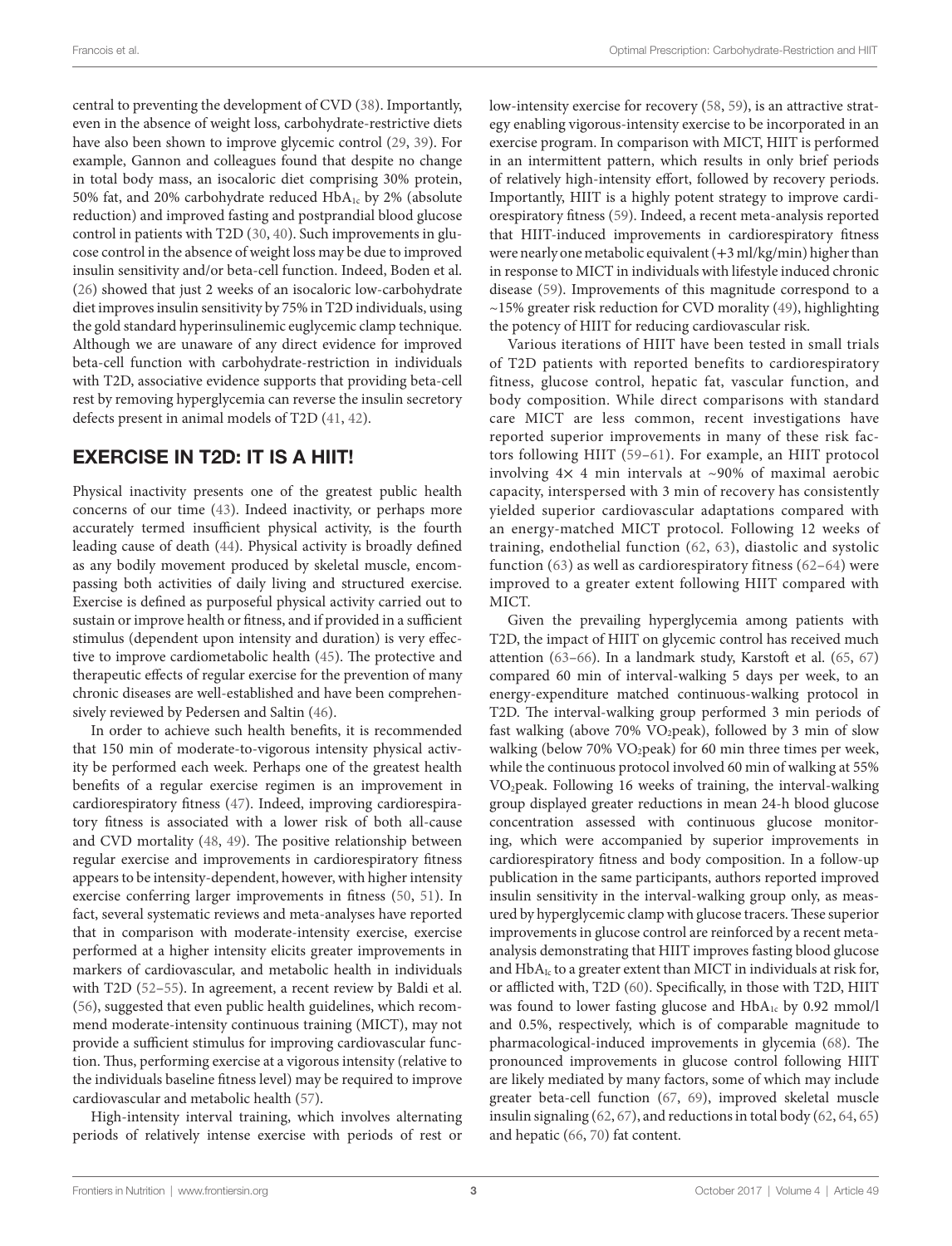While these findings are compelling, the time commitment associated with many HIIT protocols is often higher (150– 300 min/week) than that obtained by the general population, which questions whether such exercise is attainable for many individuals who report a "lack of time" as a barrier to regular exercise ([71](#page-7-30)). With this in mind, low-volume HIIT protocols involving a reduced exercise volume and time commitment may represent a viable strategy. We have previously shown that 2 weeks of HIIT involving six sessions of  $10\times 60$  s cycling intervals at ~90% of maximal heart rate, interspersed with 60 s of rest, improved 24-h mean blood glucose concentration, and lowered postprandial glucose excursions in patients with T2D ([72\)](#page-7-31). Using this same protocol, Madsen et al. [\(69](#page-7-28)) reported a  $0.5\%$  reduction in HbA<sub>1c</sub> and increased glucose tolerance and beta-cell function after 8 weeks of training in T2D. In addition to improvements in glycemic control, we [\(73\)](#page-7-32) and others ([74](#page-7-33)) have reported increases in cardiorespiratory fitness and total body lean mass as well as reductions in body fat following 12 weeks of low-volume HIIT in patients with T2D. These findings are quite intriguing, given that total exercise time was only ~30 min/ week within a 75-min weekly time commitment. Importantly, low-volume HIIT has been reported to be enjoyable ([13,](#page-6-12) [75](#page-7-34), [76\)](#page-8-0), which may be attributable to the low-time commitment and/or short interval duration ([77\)](#page-8-1).

The mechanisms by which HIIT improves metabolic and cardiovascular health are likely multifaceted, and may relate to the high rates of muscle fiber recruitment, rapid muscle glycogen depletion, and repetitive shear stress during exercise [\(78](#page-8-2), [79\)](#page-8-3). The intermittent cardiorespiratory and metabolic demands imposed also appear to be important in regulating chronic adaptations to HIIT ([79\)](#page-8-3). Indeed, it has been suggested that training with alternating intensity, and not solely measuring training volume and mean intensity, is important for improving cardiovascular and metabolic health in individuals with T2D [\(65](#page-7-24), [67,](#page-7-25) [80](#page-8-4)).

#### COMBINING CARBOHYDRATE-RESTRICTION AND HIIT FOR IMPROVED CARDIOMETABOLIC HEALTH

While the independent improvements in cardiometabolic health following carbohydrate-restriction and HIIT have been well investigated, the combined impact of these lifestyle strategies in patients with T2D has yet to be explored. It is our hypothesis that supplementing a carbohydrate-restrictive diet with HIIT, or likewise, strategically limiting carbohydrate availability during HIIT, may enhance the therapeutic effects of either intervention alone (**[Figure 1](#page-3-0)**). Specifically, we believe that a combined

<span id="page-3-0"></span>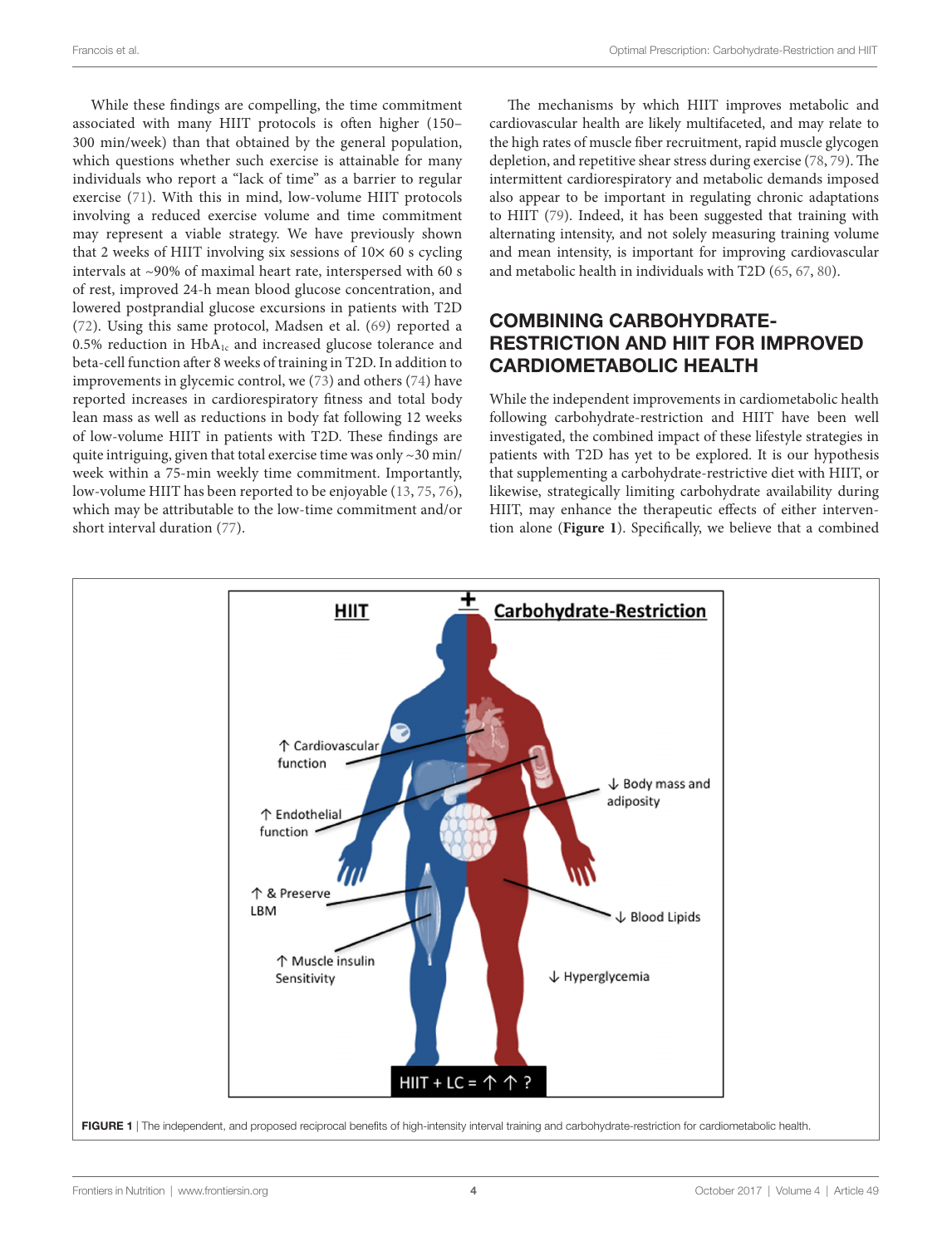approach will synergistically improve the acute and chronic regulation of glycemic control and endothelial function while maximally improving cardiorespiratory fitness, resulting in the optimal lifestyle strategy to limit the progression of T2D, and related co-morbidities.

#### Adding HIIT to a Carbohydrate-Restrictive Diet

While a carbohydrate-restrictive diet effectively reduces hyperglycemic excursions and improves glycemic control in patients with T2D ([29,](#page-6-26) [39\)](#page-7-0), a perceived limitation of this dietary approach is that it is inevitably higher in dietary fat. Studies in rodents ([81,](#page-8-5) [82\)](#page-8-6) and epidemiology evidence in humans suggests that a highfat diet (which is also low in carbohydrate) promotes insulin resistance [\(83](#page-8-7), [84\)](#page-8-8). Specifically, it appears that in the short-term, high-fat diets (for ≤1 week) in humans may impair glucose tolerance (when tested by providing a high-glucose load), at least from trials in healthy adults ([85](#page-8-9), [86\)](#page-8-10). In healthy insulin-sensitive participants, a reduction in insulin sensitivity and/or glucose tolerance following a switch to a low-carbohydrate high-fat diet is likely an adaptive response as the body transitions over to higher baseline fat utilization ([87,](#page-8-11) [88](#page-8-12)). However, individuals with obesity and insulin resistance experience some degree of metabolic inflexibility; an inability to modulate daily fat and carbohydrate oxidation based upon substrate availability [\(89\)](#page-8-13). Consequently, exaggerated blood glucose and lipid responses to meals are prevalent in individuals with insulin resistance [\(90\)](#page-8-14). This suggests that if one is to follow a low-carbohydrate diet, it must be followed consistently (i.e., no "cheating" or consumption of high-glycemic index foods) or that exercise should be incorporated to mitigate any detrimental effects on insulin sensitivity. Indeed, the most important determinant of the effectiveness of dietary interventions is adherence ([91\)](#page-8-15). However, we have shown that a single session of low-volume HIIT performed after breakfast lowers postprandial glucose excursions throughout the day in patients with T2D [\(92](#page-8-16)) and "small snacks" of interval exercise distributed before meals significantly lowers postprandial hyperglycemia and mean glucose concentration over 24 h ([93\)](#page-8-17). Therefore, exercise, of a sufficient stimulus, strategically timed to dispose of postprandial glucose and/or to increase fat utilization is a highly effective strategy to reduce postprandial excursions. In considering the glycemic response to a meal is primarily determined by the quantity and type of carbohydrate ([94\)](#page-8-18), restricting carbohydrate inevitably will lower postprandial glucose and insulin excursions [\(95,](#page-8-19) [96](#page-8-20)). Thus, it would appear that the combination of carbohydrate-restriction with HIIT may promote synergistic improvements for acutely reducing postprandial glucose spikes, increasing muscle glucose uptake, and augmenting insulin sensitivity.

Furthermore, exercising before or after a high-fat meal has been shown to ameliorate the detrimental effects on endothelial function [\(97](#page-8-21)[–99\)](#page-8-22). Endothelial function is an important prognostic indicator of cardiovascular health as the endothelium is the barrier protecting the artery from thrombosis, inflammation, and stiffening [\(100,](#page-8-23) [101](#page-8-24)). Postprandial increases in lipids and glucose are independent risk factors for CVD ([102\)](#page-8-25). The

postprandial impairment in endothelial function may be related to excessive postprandial hypertriglyceridemia, inflammation, and oxidative stress following the meal ([103](#page-8-26), [104\)](#page-8-27). Given that several studies have supported the notion that "high-fat" meals [which are often also high in refined carbohydrate (105-[107](#page-8-29))] can promote endothelial dysfunction, there appears to be some apprehension around adopting a low-carbohydrate high-fat diet. However, this is despite the fact that high-carbohydrate meals can elicit similar dysmetabolism and endothelial dysfunction [\(105](#page-8-28)). Regardless, if a typical low-carbohydrate high-fat meal does acutely impair endothelial function this may not be an ideal strategy for participants at elevated CVD risk. However, Tyldum et al. [\(99](#page-8-22)) reported that a single bout of HIIT, but not MICT, performed ~16-h prior to a high-fat meal protected against endothelial dysfunction. Interestingly, this was tightly related to exercise-induced increases in antioxidant capacity with HIIT, as measured by the colorimetric total antioxidant capacity assay [\(99\)](#page-8-22). Tjønna et al. [\(108\)](#page-8-30) also showed that endothelial function and nitric oxide bioavailability were increased ~72 h after an acute session of HIIT in individuals with T2D. Collectively, it appears that exercise can negate the detrimental effects of a high-fat meal on endothelial function, with HIIT as a promising strategy to improve endothelial function. Therefore, strategically timing HIIT sessions could reduce any potential negative effects of low-carbohydrate high-fat meals that are often incorporated into carbohydrate-restricted meal plans.

Lastly, over the long term, reductions in fat mass and increases in lean mass appear critical for sustained improvements in metabolic health following lifestyle interventions ([109,](#page-8-31) [110](#page-8-32)). In this regard, the combination of diet and exercise may be superior for preserving lean mass and reducing body fat in patients with T2D ([111,](#page-8-33) [112](#page-9-0)). Energy restriction interventions, in the absence of exercise, often result in the loss of lean body mass in addition to fat loss [\(113](#page-9-1), [114](#page-9-2)). Given the strong relationship between lean body mass, metabolic health, and functional capacity ([115](#page-9-3)), preserving lean body mass with exercise during any energy-restricted diet (whether low-carbohydrate or not) is of primary importance. Moreover, preserving lean body mass in individuals with T2D is particularly important given the accelerated loss of skeletal muscle with insulin resistance, and the concomitant worsening of glycemic control with decreased skeletal muscle mass ([116](#page-9-4), [117](#page-9-5)). In view of this, HIIT has recently been shown to increase skeletal muscle protein synthesis of young and older adults, an effect linked to improved insulin sensitivity, and mitochondrial function ([118](#page-9-6)). Relative to MICT and resistance training, HIIT resulted in the greatest increase in gene expression for mitochondrial function, muscle growth, and insulin signaling pathways in older adults [\(118](#page-9-6)). In both obese adults and those with and T2D, HIIT has been shown to reduce fat mass and increase lean mass [\(62,](#page-7-20) [64,](#page-7-22) [65,](#page-7-24) [69](#page-7-28), [73](#page-7-32), [74](#page-7-33)). Although the impact of a low-carbohydrate diet combined with HIIT has not been adequately studied, there is evidence that a low-carbohydrate diet promotes favorable changes in body composition when combined with resistance training in women with obesity ([119\)](#page-9-7). Thus, the combination of HIIT with a lowcarbohydrate diet may help to preserve or increase lean mass in individuals with T2D.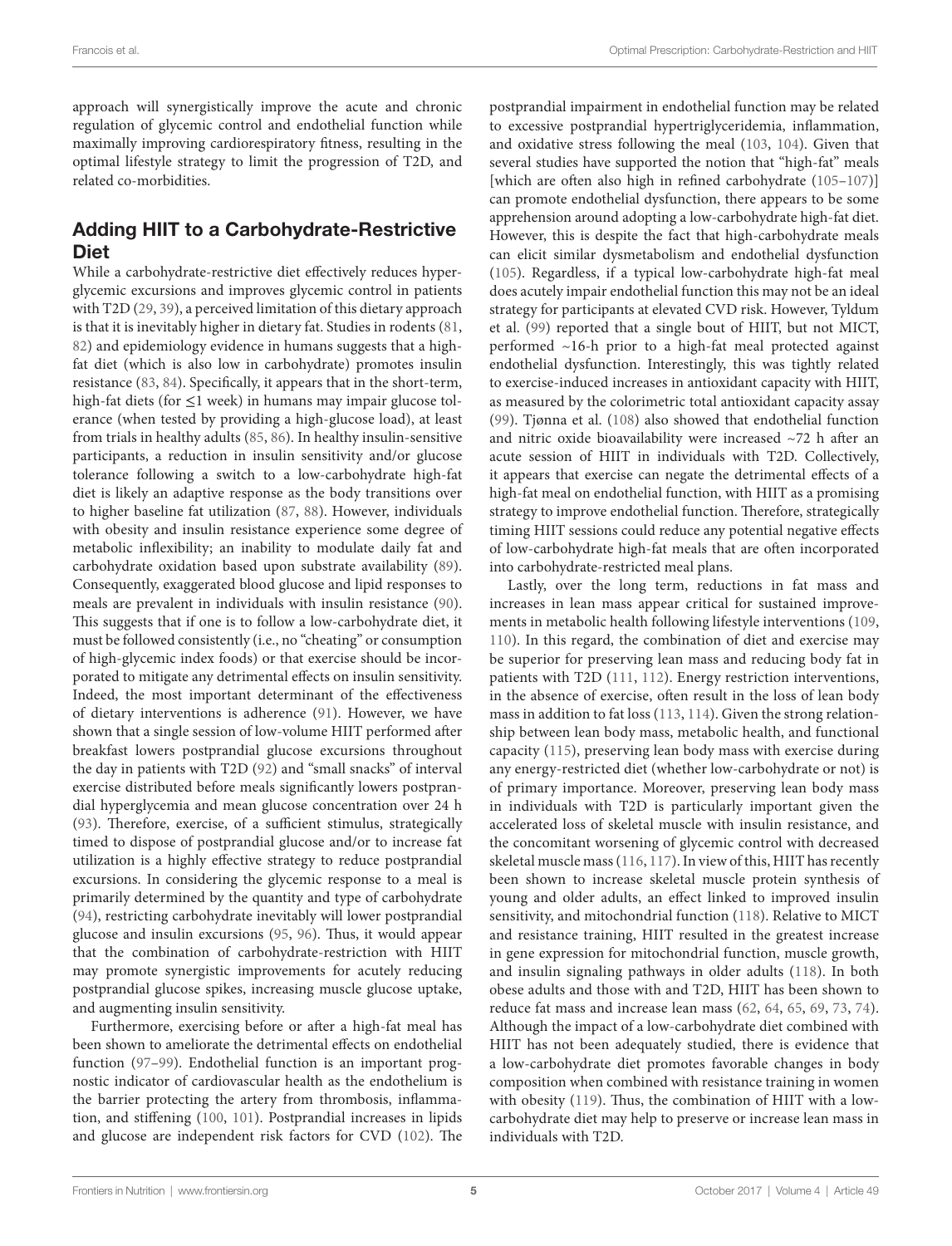### EXERCISE AND NUTRIENT INTERACTIONS: ADDING CARBOHYDRATE-RESTRICTION TO HIIT

It is well known that nutrient ingestion in-and-around the exercise period impacts the molecular signaling and thus metabolic responses to exercise ([120\)](#page-9-8). Accumulating evidence has revealed that nutrient availability, in addition to exercise components (e.g., mode, intensity, and duration), play a putative role in determining the adaptive response to exercise training ([121\)](#page-9-9). Indeed energy status (whether surplus or deficit) has been shown to modify the neuroendocrine, acute molecular signaling, and gene transcription response to exercise ([121](#page-9-9), [122\)](#page-9-10). For example, low-skeletal muscle glycogen prior to exercise augments AMPK signaling and up-regulates the transcription of PGC1a and mitochondrial enzymes ([123–](#page-9-11)[125](#page-9-12)). It has also been suggested that delaying glycogen restoration after exercise may enhance the adaptive response for proteins involved in glucose uptake (i.e., glucose transporter GLUT-4) ([126](#page-9-13), [127\)](#page-9-14). Therefore, restricting carbohydrates and/or training fasted may increase the adaptive (i.e., training-induced increase in metabolic signaling) response to exercise [\(121,](#page-9-9) [128,](#page-9-15) [129\)](#page-9-16). In contrast, providing carbohydrate in proximity to exercise can in fact blunt the activation of key regulatory genes for metabolizing fat postexercise ([123\)](#page-9-11). Thus, it is tempting to speculate that combining HIIT with a lowcarbohydrate diet in T2D could enhance molecular signaling and metabolic adaptations in skeletal muscle.

In support of this, Newsom et al. ([130](#page-9-17)) reported that an energy deficit after exercise does not contribute to the exercised-induced improvements in insulin sensitivity if ample carbohydrate is provided. However, withholding carbohydrate (but providing ample energy) postexercise resulted in improved insulin sensitivity the following day. Furthermore, restricting carbohydrate before and between interval training sessions has been shown to augment the cellular signaling and upregulate skeletal muscle metabolic enzyme adaptations in young healthy participants [\(131,](#page-9-18) [132\)](#page-9-19). This suggests that strategically restricting carbohydrate during HIIT could potentiate exercise-induced skeletal muscle adaptations in patients with T2D. To our knowledge, however, this strategy has not been examined in clinical populations. In the only study we are aware of, Sartor et al. ([133](#page-9-20)) reported increased resting fat oxidation and cardiorespiratory fitness following a 2-week HIIT plus carbohydrate-restricted diet intervention in obese men. However, changes in insulin sensitivity and glucose control were not reported and thus future long-term studies are warranted.

# PERSPECTIVES FOR FUTURE RESEARCH

Carbohydrate-restriction and HIIT have independently been shown to improve several indices of cardiometabolic health. Taken together, it is our opinion that an adjunct therapy incorporating both carbohydrate-restriction and HIIT would be a particularly effective treatment for metabolic and CVDs (**[Figure 1](#page-3-0)**). However

promising, several key questions require further research, namely (i) the level of carbohydrate-restriction that is effective, safe, and feasible for different individuals over the long-term and (ii) the most effective HIIT protocol to complement a carbohydraterestrictive diet. For example, low-volume HIIT protocols have been shown to improve a host of cardiometabolic risk factors, and are well-tolerated and enjoyed by individuals with T2D ([13,](#page-6-12) [70](#page-7-29), [73\)](#page-7-32), however, future research on the integration of HIIT with carbohydrate-restriction is needed. In this regard, using rating of perceived exertion as an indication of exercise intensity may be more appropriate than heart rate ([70\)](#page-7-29) given the tolerance to HIIT during carbohydrate-restriction may be reduced. Sartor et al. ([133](#page-9-20)) showed promising effects of carbohydrate-restriction with interval training  $(4 \times 4$ -min intervals) over 14 days in obese individuals. However, further research is needed in this area to determine the exercise dose that is feasible and well-tolerated during carbohydrate-restriction. In this regard and with the advancement of personalized and precision medicine, the development of an algorithm that could be used to adjust the level of carbohydrate-restriction and corresponding HIIT protocol according to age, underlying insulin resistance, fitness, preference, and genetics could prove useful. Considering there are many effective HIIT protocols, the "optimal" protocol may in fact be based on preference rather than physiology.

### CONCLUSION: HIIT WITH CARBOHYDRATE-RESTRICTION: AN OPTIMAL COMBINATION FOR INDIVIDUALS WITH T2D?

We hypothesize that the combination of HIIT with a carbohydraterestrictive diet may be the most effective strategy to reduce hyperglycemia, improve insulin sensitivity, promote favorable changes in body composition, and preserve (or increase) endothelial function in patients with T2D. While the combination of diet and exercise for the treatment of T2D is self-evident, the optimal combination is yet to be determined. Strategically timing HIIT in proximity to low-carbohydrate high-fat meals may synergistically maximize the benefits of both approaches, as well as minimize any potential negative effects of postprandial lipemia if one is following a low-carbohydrate highfat diet. Such a strategy is indeed testable and warranted to improve cardiometabolic health and reduce cardiovascular risk in T2D.

# AUTHOR CONTRIBUTIONS

MF, JG, and JL contributed to the ideas and hypotheses presented in this manuscript; drafted, revised, and edited the manuscript.

# **FUNDING**

JBG is supported by a CIHR Postdoctoral Research Fellowship. JPL is supported by a CIHR New Investigator Award (MSH-141980) and MSFHR Scholar Award (16890).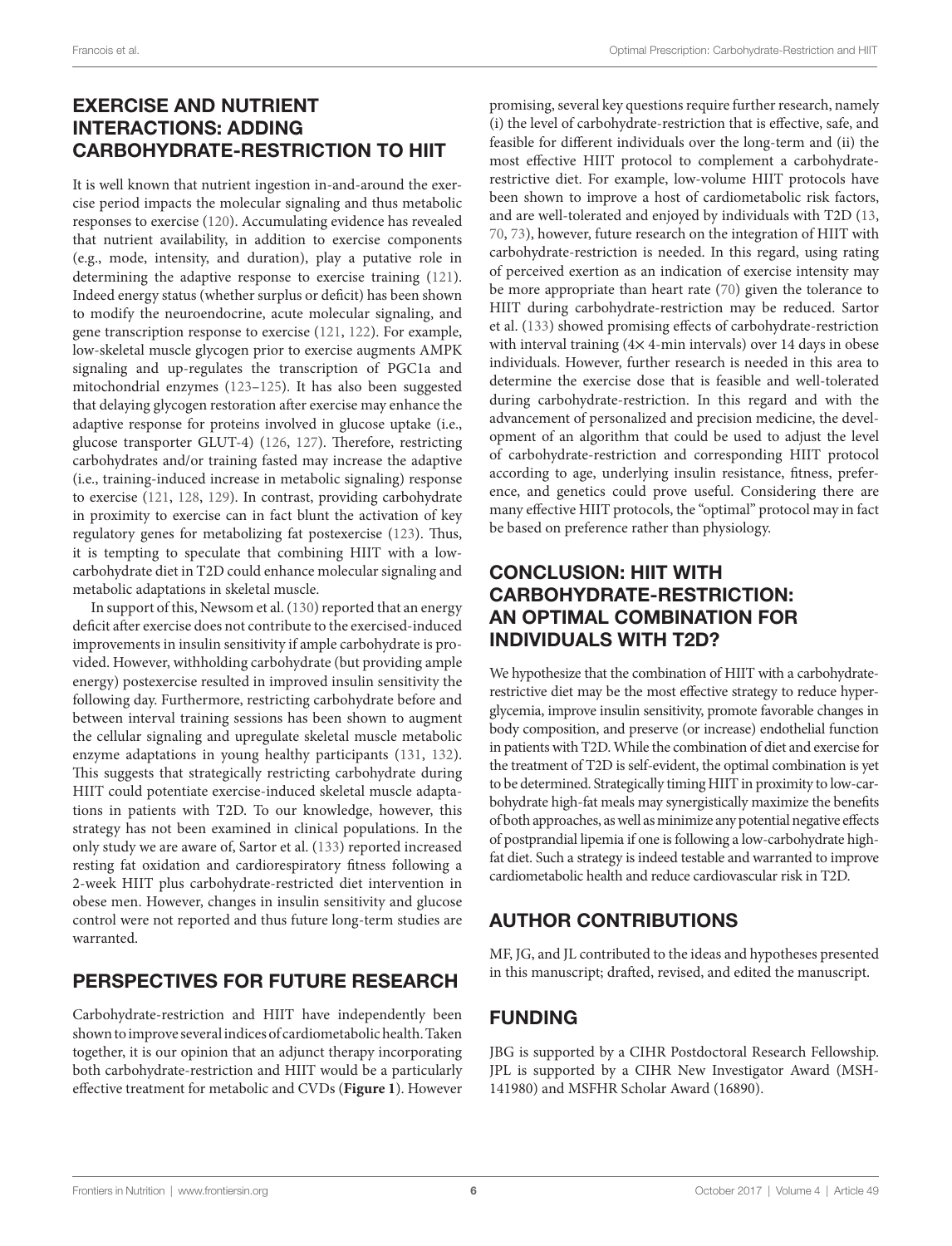#### **REFERENCES**

- <span id="page-6-0"></span>1. Guariguata L, Whiting D, Hambleton I, Beagley J, Linnenkamp U, Shaw J. Global estimates of diabetes prevalence for 2013 and projections for 2035. *Diabetes Res Clin Pract* (2014) 103(2):137–49. doi:[10.1016/j.diabres.2013.11.002](https://doi.org/10.1016/j.diabres.2013.
11.002)
- <span id="page-6-1"></span>2. Laakso M. Hyperglycemia and cardiovascular disease in type 2 diabetes. *Diabetes* (1999) 48(5):937–42. doi:[10.2337/diabetes.48.5.937](https://doi.org/10.2337/diabetes.48.5.937)
- <span id="page-6-2"></span>3. Fox CS, Coady S, Sorlie PD, D'Agostino RB, Pencina MJ, Vasan RS, et al. Increasing cardiovascular disease burden due to diabetes mellitus the Framingham Heart Study. *Circulation* (2007) 115(12):1544–50. doi[:10.1161/](https://doi.org/10.1161/CIRCULATIONAHA.106.658948) [CIRCULATIONAHA.106.658948](https://doi.org/10.1161/CIRCULATIONAHA.106.658948)
- <span id="page-6-3"></span>4. Haffner SM, Stern MP, Hazuda HP, Mitchell BD, Patterson JK. Cardiovascular risk factors in confirmed prediabetic individuals: does the clock for coronary heart disease start ticking before the onset of clinical diabetes? *JAMA* (1990) 263(21):2893–8. doi:[10.1001/jama.263.21.2893](https://doi.org/10.1001/jama.263.21.2893)
- <span id="page-6-4"></span>5. Alberti KG, Zimmet PZ. Definition, diagnosis and classification of diabetes mellitus and its complications. Part 1: diagnosis and classification of diabetes mellitus. Provisional report of a WHO consultation. *Diabet Med* (1998) 15(7):539–53. doi:[10.1002/\(SICI\)1096-9136\(199807\)15:7](https://doi.org/10.1002/(SICI)1096-9136(199807)15:7 < 539::AID-
DIA668 > 3.0.CO;2-S)<539::AID-DIA668>[3.0.CO;2-S](https://doi.org/10.1002/(SICI)1096-9136(199807)15:7 < 539::AID-
DIA668 > 3.0.CO;2-S)
- <span id="page-6-5"></span>6. Warburton DE, Nicol CW, Bredin SS. Health benefits of physical activity: the evidence. *Can Med Assoc J* (2006) 174(6):801–9. doi[:10.1503/cmaj.051351](https://doi.org/10.1503/cmaj.051351)
- <span id="page-6-6"></span>7. Diabetes Prevention Program Research Group, Knowler WC, Fowler SE, Hamman RF, Christophi CA, Hoffman HJ, et al. 10-year follow-up of diabetes incidence and weight loss in the Diabetes Prevention Program Outcomes Study. *Lancet* (2009) 374(9702):1677–86. doi[:10.1016/S0140-6736\(09\)61457-4](https://doi.org/10.1016/S0140-6736(09)61457-4)
- <span id="page-6-11"></span>8. Wing R, Bolin P, Brancati F, Bray G, Clark J, Coday M, et al. Cardiovascular effects of intensive lifestyle intervention in type 2 diabetes. *N Engl J Med* (2013) 369(2):145–54. doi:[10.1056/NEJMoa1212914](https://doi.org/10.1056/NEJMoa1212914)
- <span id="page-6-7"></span>9. Colberg SR, Sigal RJ, Yardley JE, Riddell MC, Dunstan DW, Dempsey PC, et al. Physical activity/exercise and diabetes: a position statement of the American Diabetes Association. *Diabetes Care* (2016) 39(11):2065–79. doi:[10.2337/dc16-1728](https://doi.org/10.2337/dc16-1728)
- <span id="page-6-8"></span>10. Grundy SM, Cleeman JI, Daniels SR, Donato KA, Eckel RH, Franklin BA, et al. Diagnosis and management of the metabolic syndrome. *Circulation* (2005) 112(17):2735–52. doi[:10.1161/CIRCULATIONAHA.105.169405](https://doi.org/10.1161/CIRCULATIONAHA.105.169405)
- <span id="page-6-9"></span>11. Inzucchi SE, Bergenstal R, Buse JB, Diamant M, Ferrannini E, Nauck M, et al. Management of hyperglycaemia in type 2 diabetes: a patient-centered approach. Position statement of the American Diabetes Association (ADA) and the European Association for the Study of Diabetes (EASD). *Diabetologia* (2012) 55(6):1577–96. doi:[10.1007/s00125-012-2534-0](https://doi.org/10.1007/s00125-012-2534-0)
- <span id="page-6-10"></span>12. Knowler WC, Barrett-Connor E, Fowler SE, Hamman RF, Lachin JM, Walker EA, et al. Reduction in the incidence of type 2 diabetes with lifestyle intervention or metformin. *N Engl J Med* (2002) 346:393–403. doi[:10.1056/](https://doi.org/10.1056/NEJMoa012512) NEIMoa012512
- <span id="page-6-12"></span>13. Jung ME, Bourne JE, Beauchamp MR, Robinson E, Little JP. High-intensity interval training as an efficacious alternative to moderate-intensity continuous training for adults with prediabetes. *J Diabetes Res* (2015) 2015:9. doi:[10.1155/2015/191595](https://doi.org/10.1155/2015/191595)
- <span id="page-6-13"></span>14. Hu T, Yao L, Reynolds K, Niu T, Li S, Whelton P, et al. Adherence to lowcarbohydrate and low-fat diets in relation to weight loss and cardiovascular risk factors. *Obes Sci Pract* (2016) 2(1):24–31. doi[:10.1002/osp4.23](https://doi.org/10.1002/osp4.23)
- <span id="page-6-14"></span>15. Kennedy ET, Bowman SA, Powell R. Dietary-fat intake in the US population. *J Am Coll Nutr* (1999) 18(3):207–12. doi:[10.1080/07315724.1999.10](https://doi.org/10.1080/07315724.1999.10718853) [718853](https://doi.org/10.1080/07315724.1999.10718853)
- <span id="page-6-15"></span>16. Mokdad AH, Bowman BA, Ford ES, Vinicor F, Marks JS, Koplan JP. The continuing epidemics of obesity and diabetes in the United States. *JAMA* (2001) 286(10):1195–200. doi[:10.1001/jama.286.10.1195](https://doi.org/10.1001/jama.286.10.1195)
- <span id="page-6-16"></span>17. Noakes TD, Windt J. Evidence that supports the prescription of lowcarbohydrate high-fat diets: a narrative review. *Br J Sports Med* (2017) 51(2): 133–9. doi[:10.1136/bjsports-2016-096491](https://doi.org/10.1136/bjsports-2016-096491)
- <span id="page-6-17"></span>18. Coulston AM, Hollenbeck CB, Swislocki AL, Chen YI, Reaven GM. Deleterious metabolic effects of high-carbohydrate, sucrose-containing diets in patients with non-insulin-dependent diabetes mellitus. *Am J Med* (1987) 82(2):213–20. doi:[10.1016/0002-9343\(87\)90058-1](https://doi.org/10.1016/0002-9343(87)90058-1)
- 19. Garg A, Grundy SM, Koffler M. Effect of high carbohydrate intake on hyperglycemia, islet function, and plasma lipoproteins in NIDDM. *Diabetes Care* (1992) 15(11):1572–80. doi[:10.2337/diacare.15.11.1572](https://doi.org/10.2337/diacare.15.11.1572)
- <span id="page-6-18"></span>20. Reaven GM. The role of insulin resistance and hyperinsulinemia in coronary heart disease. *Metabolism* (1992) 41(5):16–9. doi[:10.1016/0026-](https://doi.org/10.1016/0026-
0495(92)90088-R) [0495\(92\)90088-R](https://doi.org/10.1016/0026-
0495(92)90088-R)
- <span id="page-6-19"></span>21. American Diabetes Association. Nutrition recommendations and interventions for diabetes. *Diabetes Care* (2008) 31(Suppl 1):S61–78. doi[:10.2337/dc08-S061](https://doi.org/10.2337/dc08-S061)
- <span id="page-6-20"></span>22. Samaha FF, Iqbal N, Seshadri P, Chicano KL, Daily DA, McGrory J, et al. A low-carbohydrate as compared with a low-fat diet in severe obesity. *N Engl J Med* (2003) 348(21):2074–81. doi:[10.1056/NEJMoa022637](https://doi.org/10.1056/NEJMoa022637)
- <span id="page-6-21"></span>23. Volek JS, Sharman MJ, Gómez AL, Judelson DA, Rubin MR, Watson G, et al. Comparison of energy-restricted very low-carbohydrate and low-fat diets on weight loss and body composition in overweight men and women. *Nutr Metab* (2004) 1(1):13. doi:[10.1186/1743-7075-1-13](https://doi.org/10.1186/1743-7075-1-13)
- <span id="page-6-22"></span>24. Forsythe CE, Phinney SD, Fernandez ML, Quann EE, Wood RJ, Bibus DM, et al. Comparison of low fat and low carbohydrate diets on circulating fatty acid composition and markers of inflammation. *Lipids* (2008) 43(1):65–77. doi:[10.1007/s11745-007-3132-7](https://doi.org/10.1007/s11745-007-3132-7)
- <span id="page-6-23"></span>25. Westman EC, Yancy WS, Mavropoulos JC, Marquart M, McDuffie JR. The effect of a low-carbohydrate, ketogenic diet versus a low-glycemic index diet on glycemic control in type 2 diabetes mellitus. *Nutr Metab* (2008) 5(1):36. doi:[10.1186/1743-7075-5-36](https://doi.org/10.1186/1743-7075-5-36)
- <span id="page-6-24"></span>26. Boden G, Sargrad K, Homko C, Mozzoli M, Stein TP. Effect of a lowcarbohydrate diet on appetite, blood glucose levels, and insulin resistance in obese patients with type 2 diabetes. *Ann Intern Med* (2005) 142(6):403–11. doi:[10.7326/0003-4819-142-6-200503150-00006](https://doi.org/10.7326/0003-4819-142-6-200503150-00006)
- <span id="page-6-32"></span>27. Dyson P, Beatty S, Matthews D. A low-carbohydrate diet is more effective in reducing body weight than healthy eating in both diabetic and nondiabetic subjects. *Diabet Med* (2007) 24(12):1430–5. doi[:10.1111/j.1464-5491.](https://doi.org/10.1111/j.1464-5491.
2007.02290.x) [2007.02290.x](https://doi.org/10.1111/j.1464-5491.
2007.02290.x)
- <span id="page-6-25"></span>28. Feinman RD, Pogozelski WK, Astrup A, Bernstein RK, Fine EJ, Westman EC, et al. Dietary carbohydrate restriction as the first approach in diabetes management: critical review and evidence base. *Nutrition* (2015) 31(1):1–13. doi:[10.1016/j.nut.2014.06.011](https://doi.org/10.1016/j.nut.2014.06.011)
- <span id="page-6-26"></span>29. Gannon MC, Nuttall FQ. Control of blood glucose in type 2 diabetes without weight loss by modification of diet composition. *Nutr Metab* (2006) 3(1):16. doi:[10.1186/1743-7075-3-16](https://doi.org/10.1186/1743-7075-3-16)
- <span id="page-6-27"></span>30. Nuttall FQ, Schweim K, Hoover H, Gannon MC. Effect of the LoBAG 30 diet on blood glucose control in people with type 2 diabetes. *Br J Nutr* (2008) 99(03):511–9. doi:[10.1017/S0007114507819155](https://doi.org/10.1017/S0007114507819155)
- <span id="page-6-28"></span>31. Accurso A, Bernstein RK, Dahlqvist A, Draznin B, Feinman RD, Fine EJ, et al. Dietary carbohydrate restriction in type 2 diabetes mellitus and metabolic syndrome: time for a critical appraisal. *Nutr Metab* (2008) 5(1):9. doi:[10.1186/1743-7075-5-9](https://doi.org/10.1186/1743-7075-5-9)
- <span id="page-6-29"></span>32. Paoli A, Rubini A, Volek J, Grimaldi K. Beyond weight loss: a review of the therapeutic uses of very-low-carbohydrate (ketogenic) diets. *Eur J Clin Nutr* (2013) 67(8):789–96. doi:[10.1038/ejcn.2013.116](https://doi.org/10.1038/ejcn.2013.116)
- <span id="page-6-30"></span>33. Cornier MA, Donahoo WT, Pereira R, Gurevich I, Westergren R, Enerback S, et al. Insulin sensitivity determines the effectiveness of dietary macronutrient composition on weight loss in obese women. *Obes Res* (2005) 13(4):703–9. doi:[10.1038/oby.2005.79](https://doi.org/10.1038/oby.2005.79)
- <span id="page-6-31"></span>34. Centers for Disease Control and Prevention. *National Diabetes Statistics Report: Estimates of Diabetes and Its Burden in the United States, 2014*. Atlanta, GA: US Department of Health and Human Services (2014).
- <span id="page-6-33"></span>35. Stern L, Iqbal N, Seshadri P, Chicano KL, Daily DA, McGrory J, et al. The effects of low-carbohydrate versus conventional weight loss diets in severely obese adults: one-year follow-up of a randomized trial. *Ann Intern Med* (2004) 140(10):778–85. doi[:10.7326/0003-4819-140-10-200405180-00007](https://doi.org/10.7326/0003-4819-140-10-200405180-00007)
- <span id="page-6-34"></span>36. Meckling KA, O'Sullivan C, Saari D. Comparison of a low-fat diet to a lowcarbohydrate diet on weight loss, body composition, and risk factors for diabetes and cardiovascular disease in free-living, overweight men and women. *J Clin Endocrinol Metab* (2004) 89(6):2717–23. doi:[10.1210/jc.2003-](https://doi.org/10.1210/jc.2003-
031606) [031606](https://doi.org/10.1210/jc.2003-
031606)
- <span id="page-6-35"></span>37. Yancy WS, Westman EC, McDuffie JR, Grambow SC, Jeffreys AS, Bolton J, et al. A randomized trial of a low-carbohydrate diet vs orlistat plus a low-fat diet for weight loss. *Arch Intern Med* (2010) 170(2):136–45. doi[:10.1001/](https://doi.org/10.1001/archinternmed.2009.492) [archinternmed.2009.492](https://doi.org/10.1001/archinternmed.2009.492)
- <span id="page-6-36"></span>38. Bianchi C, Miccoli R, Penno G, Del Prato S. Primary prevention of cardiovascular disease in people with dysglycemia. *Diabetes Care* (2008) 31(Suppl 2):S208–14. doi[:10.2337/dc08-s256](https://doi.org/10.2337/dc08-s256)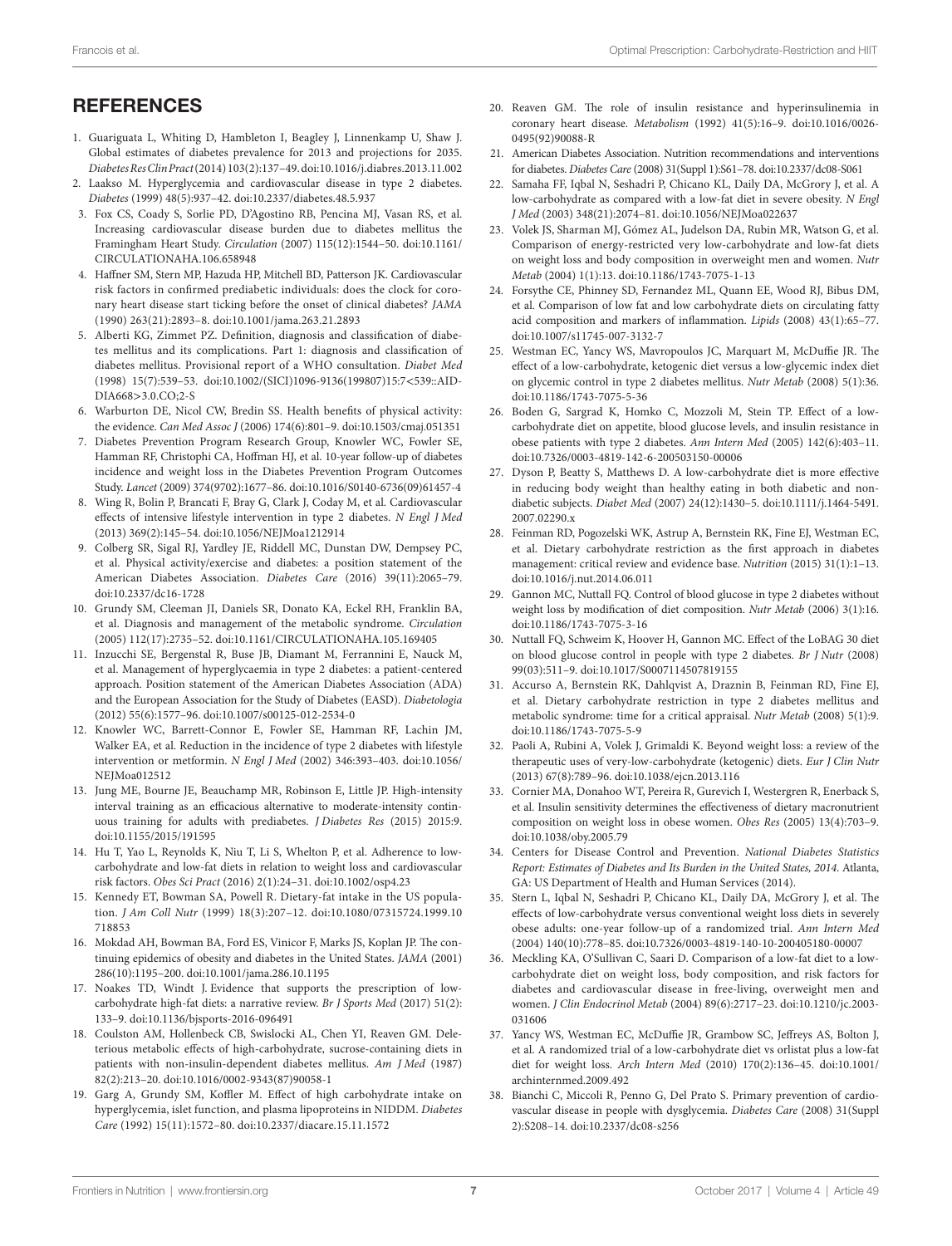- <span id="page-7-0"></span>39. Gannon MC, Hoover H, Nuttall FQ. Further decrease in glycated hemoglobin following ingestion of a LoBAG 30 diet for 10 weeks compared to 5 weeks in people with untreated type 2 diabetes. *Nutr Metab* (2010) 7(1):64. doi:[10.1186/1743-7075-7-64](https://doi.org/10.1186/1743-7075-7-64)
- <span id="page-7-1"></span>40. Nuttall FQ, Almokayyad RM, Gannon MC. Comparison of a carbohydratefree diet vs. fasting on plasma glucose, insulin and glucagon in type 2 diabetes. *Metabolism* (2015) 64(2):253–62. doi[:10.1016/j.metabol.2014.10.004](https://doi.org/10.1016/j.metabol.2014.10.004)
- <span id="page-7-2"></span>41. Alarcon C, Boland BB, Uchizono Y, Moore PC, Peterson B, Rajan S, et al. Pancreatic β-cell adaptive plasticity in obesity increases insulin production but adversely affects secretory function. *Diabetes* (2016) 65(2):438–50. doi:[10.2337/db15-0792](https://doi.org/10.2337/db15-0792)
- <span id="page-7-3"></span>42. Little JP, Myette-Côté É. Comment on Alarcon et al. Pancreatic β-cell adaptive plasticity in obesity increases insulin production but adversely affects secretory function. Diabetes 2016; 65: 438–450. *Diabetes* (2016) 65(8):e28. doi:[10.2337/db16-0492](https://doi.org/10.2337/db16-0492)
- <span id="page-7-4"></span>43. Blair SN. Physical inactivity: the biggest public health problem of the 21st century. *Br J Sports Med* (2009) 43(1):1–2.
- <span id="page-7-5"></span>44. Kohl HW, Craig CL, Lambert EV, Inoue S, Alkandari JR, Leetongin G, et al. The pandemic of physical inactivity: global action for public health. *Lancet* (2012) 380(9838):294–305. doi[:10.1016/S0140-6736\(12\)60898-8](https://doi.org/10.1016/S0140-6736(12)60898-8)
- <span id="page-7-6"></span>45. Hawley JA, Hargreaves M, Joyner MJ, Zierath JR. Integrative biology of exercise. *Cell* (2014) 159(4):738–49. doi:[10.1016/j.cell.2014.10.029](https://doi.org/10.1016/j.cell.2014.10.029)
- <span id="page-7-7"></span>46. Pedersen BK, Saltin B. Exercise as medicine-evidence for prescribing exercise as therapy in 26 different chronic diseases. *Scand J Med Sci Sports* (2015) 25(S3):1–72. doi[:10.1111/sms.12581](https://doi.org/10.1111/sms.12581)
- <span id="page-7-8"></span>47. Kaminsky LA, Arena R, Beckie TM, Brubaker PH, Church TS, Forman DE, et al. The importance of cardiorespiratory fitness in the United States: the need for a national registry. *Circulation* (2013) 127(5):652–62. doi[:10.1161/](https://doi.org/10.1161/CIR.0b013e31827ee100) [CIR.0b013e31827ee100](https://doi.org/10.1161/CIR.0b013e31827ee100)
- <span id="page-7-9"></span>48. Kodama S, Saito K, Tanaka S, Maki M, Yachi Y, Asumi M, et al. Cardiorespiratory fitness as a quantitative predictor of all-cause mortality and cardiovascular events in healthy men and women: a meta-analysis. *JAMA* (2009) 301(19): 2024–35. doi:[10.1001/jama.2009.681](https://doi.org/10.1001/jama.2009.681)
- <span id="page-7-10"></span>49. Lee D-C, Sui X, Artero EG, Lee I-M, Church TS, McAuley PA, et al. Longterm effects of changes in cardiorespiratory fitness and body mass index on all-cause and cardiovascular disease mortality in men. *Circulation* (2011) 124(23):2483–90. doi:[10.1161/CIRCULATIONAHA.111.038422](https://doi.org/10.1161/CIRCULATIONAHA.111.038422)
- <span id="page-7-11"></span>50. Gormley SE, Swain DP, High R, Spina RJ, Dowling EA, Kotipalli US, et al. Effect of intensity of aerobic training on VO2max. *Med Sci Sports Exerc* (2008) 40(7):1336–43. doi:[10.1249/01.mss.0000321629.41403.46](https://doi.org/10.1249/01.mss.0000321629.41403.46)
- <span id="page-7-12"></span>51. Ross R, de Lannoy L, Stotz PJ. Separate effects of intensity and amount of exercise on interindividual cardiorespiratory fitness response. *Mayo Clin Proc* (2015) 90:1506–14. doi:[10.1016/j.mayocp.2015.07.024](https://doi.org/10.1016/j.mayocp.2015.07.024)
- <span id="page-7-13"></span>52. Boulé NG, Haddad E, Kenny GP, Wells GA, Sigal RJ. Effects of exercise on glycemic control and body mass in type 2 diabetes mellitus: a meta-analysis of controlled clinical trials. *JAMA* (2001) 286(10):1218–27. doi[:10.1001/](https://doi.org/10.1001/jama.286.10.1218) [jama.286.10.1218](https://doi.org/10.1001/jama.286.10.1218)
- 53. Boulé N, Kenny G, Haddad E, Wells G, Sigal R. Meta-analysis of the effect of structured exercise training on cardiorespiratory fitness in type 2 diabetes mellitus. *Diabetologia* (2003) 46(8):1071–81. doi[:10.1007/s00125-003-1160-2](https://doi.org/10.1007/s00125-003-1160-2)
- 54. Snowling NJ, Hopkins WG. Effects of different modes of exercise training on glucose control and risk factors for complications in type 2 diabetic patients. *Diabetes Care* (2006) 29(11):2518–27. doi:[10.2337/dc06-1317](https://doi.org/10.2337/dc06-1317)
- <span id="page-7-14"></span>55. Marwick TH, Hordern MD, Miller T, Chyun DA, Bertoni AG, Blumenthal RS, et al. Exercise training for type 2 diabetes mellitus. *Circulation* (2009) 119(25):3244–62. doi:[10.1161/CIRCULATIONAHA.109.192521](https://doi.org/10.1161/CIRCULATIONAHA.109.192521)
- <span id="page-7-15"></span>56. Baldi JC, Wilson GA, Wilson LC, Wilkins GT, Lamberts RR. The type 2 diabetic heart: its role in exercise intolerance and the challenge to find effective exercise interventions. *Sports Med* (2016) 46(11):1–13. doi[:10.1007/](https://doi.org/10.1007/s40279-016-0542-9) [s40279-016-0542-9](https://doi.org/10.1007/s40279-016-0542-9)
- <span id="page-7-16"></span>57. Garber CE, Blissmer B, Deschenes MR, Franklin BA, Lamonte MJ, Lee I-M, et al. Quantity and quality of exercise for developing and maintaining cardiorespiratory, musculoskeletal, and neuromotor fitness in apparently healthy adults: guidance for prescribing exercise. *Med Sci Sports Exerc* (2011) 43(7):1334–59. doi[:10.1249/MSS.0b013e318213fefb](https://doi.org/10.1249/MSS.0b013e318213fefb)
- <span id="page-7-17"></span>58. Gibala MJ, Little JP, MacDonald MJ, Hawley JA. Physiological adaptations to low-volume, high-intensity interval training in health and disease. *J Physiol* (2012) 590(5):1077–84. doi[:10.1113/jphysiol.2011.224725](https://doi.org/10.1113/jphysiol.2011.224725)
- <span id="page-7-18"></span>59. Weston KS, Wisløff U, Coombes JS. High-intensity interval training in patients with lifestyle-induced cardiometabolic disease: a systematic review and meta-analysis. *Br J Sports Med* (2014) 48(16):1227–34. doi[:10.1136/](https://doi.org/10.1136/bjsports-2013-092576) [bjsports-2013-092576](https://doi.org/10.1136/bjsports-2013-092576)
- <span id="page-7-26"></span>60. Jelleyman C, Yates T, O'Donovan G, Gray L, King JA, Khunti K, et al. The effects of high-intensity interval training on glucose regulation and insulin resistance: a meta-analysis. *Obes Rev* (2015) 16(11):942–61. doi[:10.1111/](https://doi.org/10.1111/obr.12317) [obr.12317](https://doi.org/10.1111/obr.12317)
- <span id="page-7-19"></span>61. Ramos JS, Dalleck LC, Tjonna AE, Beetham KS, Coombes JS. The impact of high-intensity interval training versus moderate-intensity continuous training on vascular function: a systematic review and meta-analysis. *Sports Med* (2015) 45(5):679–92. doi:[10.1007/s40279-015-0321-z](https://doi.org/10.1007/s40279-015-0321-z)
- <span id="page-7-20"></span>62. Tjønna AE, Lee SJ, Rognmo Ø, Stølen TO, Bye A, Haram PM, et al. Aerobic interval training versus continuous moderate exercise as a treatment for the metabolic syndrome. *Circulation* (2008) 118(4):346–54. doi[:10.1161/](https://doi.org/10.1161/CIRCULATIONAHA.108.772822) [CIRCULATIONAHA.108.772822](https://doi.org/10.1161/CIRCULATIONAHA.108.772822)
- <span id="page-7-21"></span>63. Hollekim-Strand SM, Bjørgaas MR, Albrektsen G, Tjønna AE, Wisløff U, Ingul CB. High-intensity interval exercise effectively improves cardiac function in patients with type 2 diabetes mellitus and diastolic dysfunction. *J Am Coll Cardiol* (2014) 64(16):1758. doi[:10.1016/j.jacc.2014.07.971](https://doi.org/10.1016/j.jacc.2014.07.971)
- <span id="page-7-22"></span>64. Støa EM, Meling S, Nyhus L-K, Strømstad G, Mangerud KM, Helgerud J, et al. High-intensity aerobic interval training improves aerobic fitness and HbA1c among persons diagnosed with type 2 diabetes. *Eur J Appl Physiol* (2017) 117(3):455–67. doi[:10.1007/s00421-017-3540-1](https://doi.org/10.1007/s00421-017-3540-1)
- <span id="page-7-24"></span>65. Karstoft K, Winding K, Knudsen SH, Nielsen JS, Thomsen C, Pedersen BK, et al. The effects of free-living interval-walking training on glycemic control, body composition, and physical fitness in type 2 diabetic patients a randomized, controlled trial. *Diabetes Care* (2013) 36(2):228–36. doi[:10.2337/](https://doi.org/10.2337/dc12-0658) [dc12-0658](https://doi.org/10.2337/dc12-0658)
- <span id="page-7-23"></span>66. Apostolopoulou M, Röhling M, Gancheva S, Jelenik T, Kaul K, Bierwagen A, et al. High-intensity interval training improves peripheral insulin sensitivity and mitochondrial respiration in patients with type 2 diabetes. *Diabetol Stoffwechsel* (2016) 11(S 01):FV8. doi[:10.1055/s-0036-1580755](https://doi.org/10.1055/s-0036-1580755)
- <span id="page-7-25"></span>67. Karstoft K, Winding K, Knudsen SH, James NG, Scheel MM, Olesen J, et al. Mechanisms behind the superior effects of interval vs continuous training on glycaemic control in individuals with type 2 diabetes: a randomised controlled trial. *Diabetologia* (2014) 57(10):2081–93. doi[:10.1007/](https://doi.org/10.1007/s00125-014-3334-5) [s00125-014-3334-5](https://doi.org/10.1007/s00125-014-3334-5)
- <span id="page-7-27"></span>68. Garber AJ, Duncan TG, Goodman AM, Mills DJ, Rohlf JL. Efficacy of metformin in type II diabetes: results of a double-blind, placebo-controlled, dose-response trial. *Am J Med* (1997) 103(6):491–7. doi:[10.1016/S0002-](https://doi.org/10.1016/S0002-
9343(97)00254-4) [9343\(97\)00254-4](https://doi.org/10.1016/S0002-
9343(97)00254-4)
- <span id="page-7-28"></span>69. Madsen SM, Thorup AC, Overgaard K, Jeppesen PB. High intensity interval training improves glycaemic control and pancreatic β cell function of type 2 diabetes patients. *PLoS One* (2015) 10(8):e0133286. doi:[10.1371/journal.](https://doi.org/10.1371/journal.pone.0133286) [pone.0133286](https://doi.org/10.1371/journal.pone.0133286)
- <span id="page-7-29"></span>70. Cassidy S, Thoma C, Hallsworth K, Parikh J, Hollingsworth KG, Taylor R, et al. High intensity intermittent exercise improves cardiac structure and function and reduces liver fat in patients with type 2 diabetes: a randomised controlled trial. *Diabetologia* (2016) 59(1):56–66. doi[:10.1007/s00125-015-3741-2](https://doi.org/10.1007/s00125-015-3741-2)
- <span id="page-7-30"></span>71. Trost SG, Owen N, Bauman AE, Sallis JF, Brown W. Correlates of adults' participation in physical activity: review and update. *Med Sci Sports Exerc* (2002) 34(12):1996–2001. doi:[10.1097/00005768-200212000-00020](https://doi.org/10.1097/00005768-200212000-00020)
- <span id="page-7-31"></span>72. Little JP, Gillen JB, Percival ME, Safdar A, Tarnopolsky MA, Punthakee Z, et al. Low-volume high-intensity interval training reduces hyperglycemia and increases muscle mitochondrial capacity in patients with type 2 diabetes. *J Appl Physiol* (2011) 111(6):1554–60. doi:[10.1152/](https://doi.org/10.1152/japplphysiol.00921.2011) [japplphysiol.00921.2011](https://doi.org/10.1152/japplphysiol.00921.2011)
- <span id="page-7-32"></span>73. Francois ME, Durrer C, Pistawka KJ, Halperin FA, Chang C, Little JP. Combined interval training and post-exercise nutrition in type 2 diabetes: a randomized control trial. *Front Physiol* (2017) 8:528. doi:[10.3389/fphys.](https://doi.org/10.3389/fphys.
2017.00528) [2017.00528](https://doi.org/10.3389/fphys.
2017.00528)
- <span id="page-7-33"></span>74. Revdal A, Hollekim-Strand SM, Ingul CB. Can time efficient exercise improve cardiometabolic risk factors in type 2 diabetes? A pilot study. *J Sports Sci Med* (2016) 15(2):308.
- <span id="page-7-34"></span>75. Little JP, Safdar A, Bishop D, Tarnopolsky MA, Gibala MJ. An acute bout of high-intensity interval training increases the nuclear abundance of PGC-1α and activates mitochondrial biogenesis in human skeletal muscle. *Am*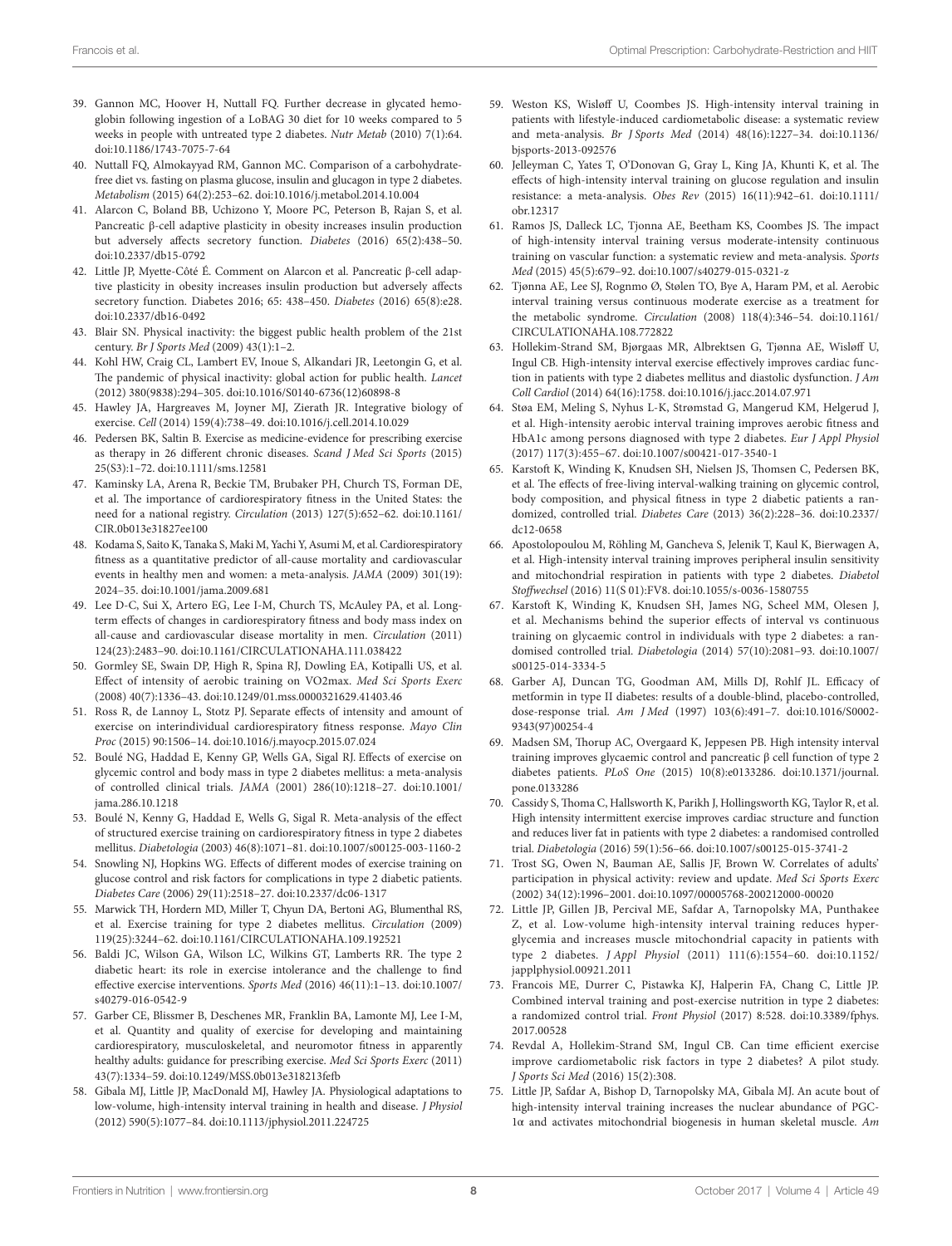<span id="page-8-0"></span>*J Physiol Regul Integr Comp Physiol* (2011) 300(6):R1303–10. doi[:10.1152/](https://doi.org/10.1152/ajpregu.00538.2010) [ajpregu.00538.2010](https://doi.org/10.1152/ajpregu.00538.2010)

- 76. Little JP, Jung ME, Wright AE, Wright W, Manders RJ. Effects of highintensity interval exercise versus continuous moderate-intensity exercise on postprandial glycemic control assessed by continuous glucose monitoring in obese adults. *Appl Physiol Nutr Metab* (2014) 39(7):835–41. doi[:10.1139/](https://doi.org/10.1139/apnm-2013-0512) [apnm-2013-0512](https://doi.org/10.1139/apnm-2013-0512)
- <span id="page-8-1"></span>77. Martinez N, Kilpatrick MW, Salomon K, Jung ME, Little JP. Affective and enjoyment responses to high-intensity interval training in overweight-toobese and insufficiently active adults. *J Sport Exerc Psychol* (2015) 37(2): 138–49. doi[:10.1123/jsep.2014-0212](https://doi.org/10.1123/jsep.2014-0212)
- <span id="page-8-2"></span>78. Little JP, Francois ME. High-intensity interval training for improving postprandial hyperglycemia. *Res Q Exerc Sport* (2014) 85(4):451–6. doi[:10.1080/](https://doi.org/10.1080/
02701367.2014.963474) [02701367.2014.963474](https://doi.org/10.1080/
02701367.2014.963474)
- <span id="page-8-3"></span>79. MacInnis MJ, Gibala MJ. Physiological adaptations to interval training and the role of exercise intensity. *J Physiol* (2016) 595(9):2915–30. doi[:10.1113/](https://doi.org/10.1113/JP273196) [JP273196](https://doi.org/10.1113/JP273196)
- <span id="page-8-4"></span>80. Jiménez-Pavón D, Lavie CJ. Response: commentary: high-intensity intermittent training vs. moderate-intensity intermittent training: is it a matter of intensity or intermittent efforts? *Front Physiol* (2017) 8:526. doi[:10.3389/](https://doi.org/10.3389/fphys.2017.00526) [fphys.2017.00526](https://doi.org/10.3389/fphys.2017.00526)
- <span id="page-8-5"></span>81. Kraegen EW, Clark PW, Jenkins AB, Daley EA, Chisholm DJ, Storlien LH. Development of muscle insulin resistance after liver insulin resistance in high-fat-fed rats. *Diabetes* (1991) 40(11):1397–403. doi:[10.2337/diabetes.](https://doi.org/10.2337/diabetes.
40.11.1397) [40.11.1397](https://doi.org/10.2337/diabetes.
40.11.1397)
- <span id="page-8-6"></span>82. Lamont B, Waters M, Andrikopoulos S. A low-carbohydrate high-fat diet increases weight gain and does not improve glucose tolerance, insulin secretion or β-cell mass in NZO mice. *Nutr Diabetes* (2016) 6(2):e194. doi:[10.1038/](https://doi.org/10.1038/nutd.2016.2) nutd.2016.2
- <span id="page-8-7"></span>83. Vessby B, Uusitupa M, Hermansen K, Riccardi G, Rivellese AA, Tapsell LC, et al. Substituting dietary saturated for monounsaturated fat impairs insulin sensitivity in healthy men and women: the KANWU study. *Diabetologia* (2001) 44(3):312–9. doi[:10.1007/s001250051620](https://doi.org/10.1007/s001250051620)
- <span id="page-8-8"></span>84. Riccardi G, Giacco R, Rivellese A. Dietary fat, insulin sensitivity and the metabolic syndrome. *Clin Nutr* (2004) 23(4):447–56. doi[:10.1016/j.clnu.](https://doi.org/10.1016/j.clnu.
2004.02.006) [2004.02.006](https://doi.org/10.1016/j.clnu.
2004.02.006)
- <span id="page-8-9"></span>85. Numao S, Kawano H, Endo N, Yamada Y, Konishi M, Takahashi M, et al. Short-term low carbohydrate/high-fat diet intake increases postprandial plasma glucose and glucagon-like peptide-1 levels during an oral glucose tolerance test in healthy men. *Eur J Clin Nutr* (2012) 66(8):926–31. doi:[10.1038/](https://doi.org/10.1038/ejcn.2012.58) [ejcn.2012.58](https://doi.org/10.1038/ejcn.2012.58)
- <span id="page-8-10"></span>86. Wan Z, Durrer C, Mah D, Simtchouk S, Robinson E, Little JP. Reduction of AMPK activity and altered MAPKs signalling in peripheral blood mononuclear cells in response to acute glucose ingestion following a short-term high fat diet in young healthy men. *Metabolism* (2014) 63(9):1209–16. doi:[10.1016/j.metabol.2014.06.007](https://doi.org/10.1016/j.metabol.2014.06.007)
- <span id="page-8-11"></span>87. Thomas CD, Peters JC, Reed GW, Abumrad NN, Sun M, Hill J. Nutrient balance and energy expenditure during ad libitum feeding of high-fat and high-carbohydrate diets in humans. *Am J Clin Nutr* (1992) 55(5):934–42.
- <span id="page-8-12"></span>88. Schrauwen P, van Marken Lichtenbelt W, Saris W, Westerterp KR. Changes in fat oxidation in response to a high-fat diet. *Am J Clin Nutr* (1997) 66(2):276–82.
- <span id="page-8-13"></span>89. Corpeleijn E, Saris WH, Blaak EE. Metabolic flexibility in the development of insulin resistance and type 2 diabetes: effects of lifestyle. *Obes Rev* (2009) 10(2):178–93. doi:[10.1111/j.1467-789X.2008.00544.x](https://doi.org/10.1111/j.1467-789X.2008.00544.x)
- <span id="page-8-14"></span>90. Nappo F, Esposito K, Cioffi M, Giugliano G, Molinari AM, Paolisso G, et al. Postprandial endothelial activation in healthy subjects and in type 2 diabetic patients: role of fat and carbohydrate meals. *J Am Coll Cardiol* (2002) 39(7):1145–50. doi[:10.1016/S0735-1097\(02\)01741-2](https://doi.org/10.1016/S0735-1097(02)01741-2)
- <span id="page-8-15"></span>91. Dansinger ML, Gleason JA, Griffith JL, Selker HP, Schaefer EJ. Comparison of the Atkins, Ornish, Weight Watchers, and Zone diets for weight loss and heart disease risk reduction: a randomized trial. *JAMA* (2005) 293(1):43–53. doi:[10.1001/jama.293.1.43](https://doi.org/10.1001/jama.293.1.43)
- <span id="page-8-16"></span>92. Gillen J, Little J, Punthakee Z, Tarnopolsky M, Riddell M, Gibala M. Acute high-intensity interval exercise reduces the postprandial glucose response and prevalence of hyperglycaemia in patients with type 2 diabetes. *Diabetes Obes Metab* (2012) 14(6):575–7. doi:[10.1111/j.1463-1326.2012.01564.x](https://doi.org/10.1111/j.1463-1326.2012.01564.x)
- <span id="page-8-17"></span>93. Francois ME, Baldi JC, Manning PJ, Lucas SJ, Hawley JA, Williams MJ, et al. 'Exercise snacks' before meals: a novel strategy to improve glycaemic control

<span id="page-8-18"></span>in individuals with insulin resistance. *Diabetologia* (2014) 57(7):1437–45. doi:[10.1007/s00125-014-3244-6](https://doi.org/10.1007/s00125-014-3244-6) 

- 94. Sheard NF, Clark NG, Brand-Miller JC, Franz MJ, Pi-Sunyer FX, Mayer-Davis E, et al. Dietary carbohydrate (amount and type) in the prevention and management of diabetes. *Diabetes Care* (2004) 27(9):2266–71. doi[:10.2337/](https://doi.org/10.2337/diacare.27.9.2266) [diacare.27.9.2266](https://doi.org/10.2337/diacare.27.9.2266)
- <span id="page-8-19"></span>95. Gutniak M, Grill V, Efendlć S. Effect of composition of mixed meals-lowversus high-carbohydrate content-on insulin, glucagon, and somatostatin release in healthy humans and in patients with NIDDM. *Diabetes Care* (1986) 9(3):244–9. doi[:10.2337/diacare.9.3.244](https://doi.org/10.2337/diacare.9.3.244)
- <span id="page-8-20"></span>96. Papakonstantinou E, Triantafillidou D, Panagiotakos D, Iraklianou S, Berdanier C, Zampelas A. A high protein low fat meal does not influence glucose and insulin responses in obese individuals with or without type 2 diabetes. *J Hum Nutr Diet* (2010) 23(2):183–9. doi[:10.1111/j.1365-277X.](https://doi.org/10.1111/j.1365-277X.
2009.01020.x) 2009.01020 x
- <span id="page-8-21"></span>97. Gill JM, Al-Mamari A, Ferrell WR, Cleland SJ, Packard CJ, Sattar N, et al. Effects of prior moderate exercise on postprandial metabolism and vascular function in lean and centrally obese men. *J Am Coll Cardiol* (2004) 44(12):2375–82. doi:[10.1016/j.jacc.2004.09.035](https://doi.org/10.1016/j.jacc.2004.09.035)
- 98. Padilla J, Harris RA, Fly AD, Rink LD, Wallace JP. The effect of acute exercise on endothelial function following a high-fat meal. *Eur J Appl Physiol* (2006) 98(3):256–62. doi:[10.1007/s00421-006-0272-z](https://doi.org/10.1007/s00421-006-0272-z)
- <span id="page-8-22"></span>99. Tyldum GA, Schjerve IE, Tjønna AE, Kirkeby-Garstad I, Stølen TO, Richardson RS, et al. Endothelial dysfunction induced by post-prandial lipemia: complete protection afforded by high-intensity aerobic interval exercise. *J Am Coll Cardiol* (2009) 53(2):200–6. doi[:10.1016/j.jacc.2008.](https://doi.org/10.1016/j.jacc.2008.09.033) [09.033](https://doi.org/10.1016/j.jacc.2008.09.033)
- <span id="page-8-23"></span>100. Deanfield JE, Halcox JP, Rabelink TJ. Endothelial function and dysfunction testing and clinical relevance. *Circulation* (2007) 115(10):1285–95. doi:[10.1161/CIRCULATIONAHA.106.652859](https://doi.org/10.1161/CIRCULATIONAHA.106.652859)
- <span id="page-8-24"></span>101. Inaba Y, Chen JA, Bergmann SR. Prediction of future cardiovascular outcomes by flow-mediated vasodilatation of brachial artery: a meta-analysis. *Int J Cardiovasc Imaging* (2010) 26(6):631–40. doi[:10.1007/s10554-010-9616-1](https://doi.org/10.1007/s10554-010-9616-1)
- <span id="page-8-25"></span>102. O'Keefe JH, Bell DS. Postprandial hyperglycemia/hyperlipidemia (postprandial dysmetabolism) is a cardiovascular risk factor. *Am J Cardiol* (2007) 100(5):899–904. doi:[10.1016/j.amjcard.2007.03.107](https://doi.org/10.1016/j.amjcard.2007.03.107)
- <span id="page-8-26"></span>103. Wei-Chuan T, Yi-Heng L, Chih-Chan L, Ting-Hsing C, Jyh-Hong C. Effects of oxidative stress on endothelial function after a high-fat meal. *Clin Sci* (2004) 106(3):315–9. doi[:10.1042/CS20030227](https://doi.org/10.1042/CS20030227)
- <span id="page-8-27"></span>104. Herieka M, Erridge C. High-fat meal induced postprandial inflammation. *Mol Nutr Food Res* (2014) 58(1):136–46. doi:[10.1002/mnfr.201300104](https://doi.org/10.1002/mnfr.201300104)
- <span id="page-8-28"></span>105. Ceriello A, Taboga C, Tonutti L, Quagliaro L, Piconi L, Bais B, et al. Evidence for an independent and cumulative effect of postprandial hypertriglyceridemia and hyperglycemia on endothelial dysfunction and oxidative stress generation. *Circulation* (2002) 106(10):1211–8. doi[:10.1161/01.](https://doi.org/10.1161/01.CIR.0000027569.76671.A8) [CIR.0000027569.76671.A8](https://doi.org/10.1161/01.CIR.0000027569.76671.A8)
- 106. Steer P, Sarabi DM, Karlström B, Samar B, Berne C, Vessby B, et al. The effect of a mixed meal on endothelium-dependent vasodilation is dependent on fat content in healthy humans. *Clin Sci* (2003) 105(1):81–7. doi[:10.1042/](https://doi.org/10.1042/CS20020327) [CS20020327](https://doi.org/10.1042/CS20020327)
- <span id="page-8-29"></span>107. Esser D, Oosterink E, Op't Roodt J, Henry RM, Stehouwer CD, Müller M, et al. Vascular and inflammatory high fat meal responses in young healthy men; a discriminative role of IL-8 observed in a randomized trial. *PLoS One* (2013) 8(2):e53474. doi:[10.1371/journal.pone.0053474](https://doi.org/10.1371/journal.pone.0053474)
- <span id="page-8-30"></span>108. Tjønna AE, Rognmo Ø, Bye A, Stølen TO, Wisløff U. Time course of endothelial adaptation after acute and chronic exercise in patients with metabolic syndrome. *J Strength Cond Res* (2011) 25(9):2552–8. doi[:10.1519/](https://doi.org/10.1519/JSC.0b013e3181fb4809) [JSC.0b013e3181fb4809](https://doi.org/10.1519/JSC.0b013e3181fb4809)
- <span id="page-8-31"></span>109. Ross R. Does exercise without weight loss improve insulin sensitivity? *Diabetes Care* (2003) 26(3):944–5. doi:[10.2337/diacare.26.3.944](https://doi.org/10.2337/diacare.26.3.944)
- <span id="page-8-32"></span>110. Uusitupa M, Lindi V, Louheranta A, Salopuro T, Lindström J, Tuomilehto J. Long-term improvement in insulin sensitivity by changing lifestyles of people with impaired glucose tolerance. *Diabetes* (2003) 52(10):2532–8. doi:[10.2337/diabetes.52.10.2532](https://doi.org/10.2337/diabetes.52.10.2532)
- <span id="page-8-33"></span>111. Giannopoulou I, Ploutz-Snyder L, Carhart R, Weinstock R, Fernhall B, Goulopoulou S, et al. Exercise is required for visceral fat loss in postmenopausal women with type 2 diabetes. *J Clin Endocrinol Metab* (2005) 90(3):1511–8. doi:[10.1210/jc.2004-1782](https://doi.org/10.1210/jc.2004-1782)